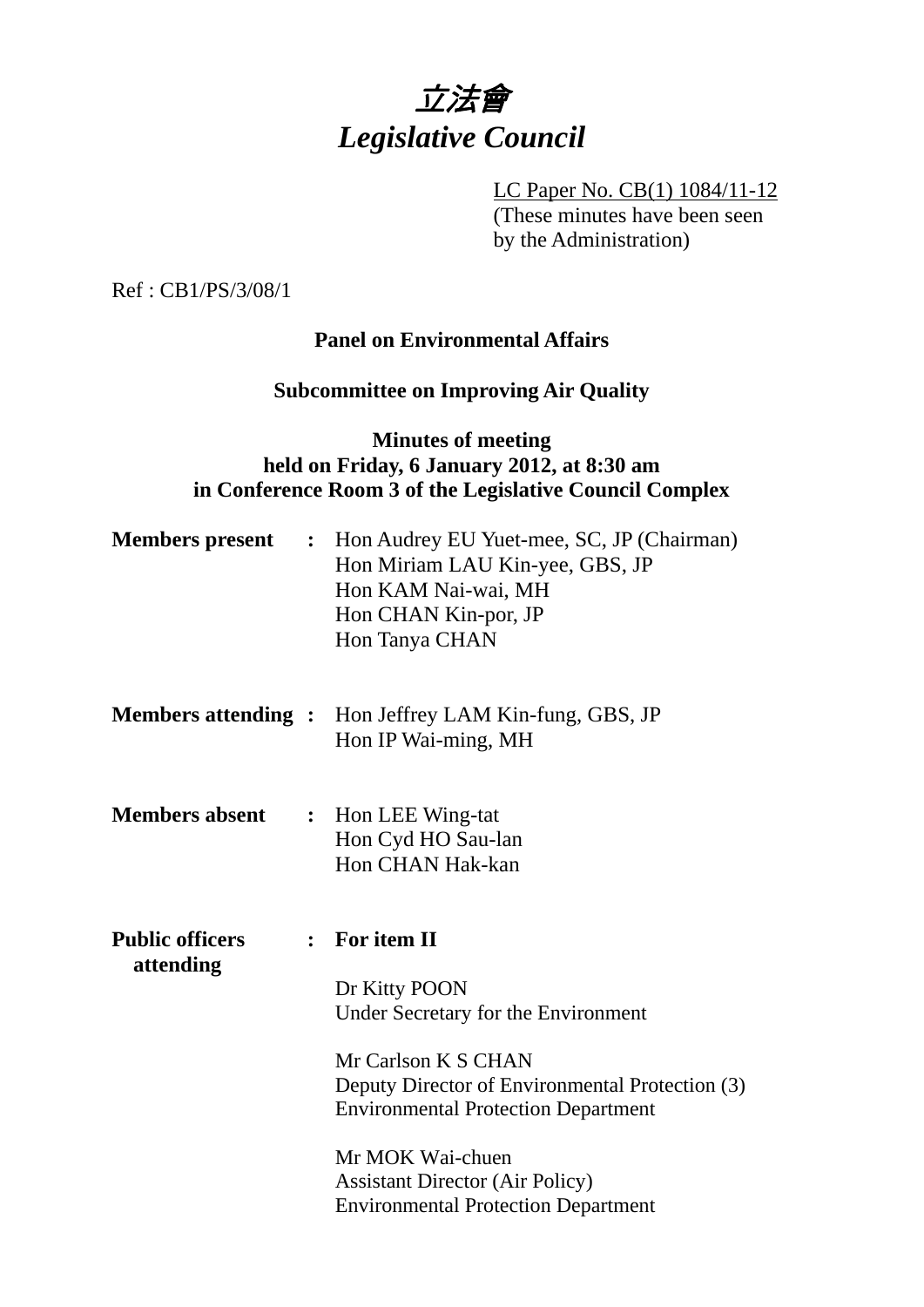Mr Edmond HO Principal Environmental Protection Officer (Mobile Source Control) Environmental Protection Department

| <b>Attendance by</b><br>invitation         |              | : For item II                                                             |
|--------------------------------------------|--------------|---------------------------------------------------------------------------|
|                                            |              | <b>Hong Kong Productivity Council</b>                                     |
|                                            |              | Mr Clement CHEN<br>Chairman                                               |
|                                            |              | Mr Joseph POON<br><b>Branch Director</b>                                  |
|                                            |              | Mr Kenny WONG<br><b>Principal Consultant</b>                              |
|                                            |              | The Hong Kong Polytechnic University/Green Power<br><b>Industrial Ltd</b> |
|                                            |              | Professor Eric CHENG<br>Director of Power Electronics Research Centre     |
|                                            |              | Mr Jacky LAU<br><b>Vice President</b>                                     |
|                                            |              | Mr Yukio FUJIWARA<br>Project Manager                                      |
| <b>Clerk in attendance :</b> Miss Becky YU |              | Chief Council Secretary (1)1                                              |
| <b>Staff in attendance</b>                 | $\mathbf{r}$ | Miss Jacqueline CHUNG<br>Council Secretary (1)1                           |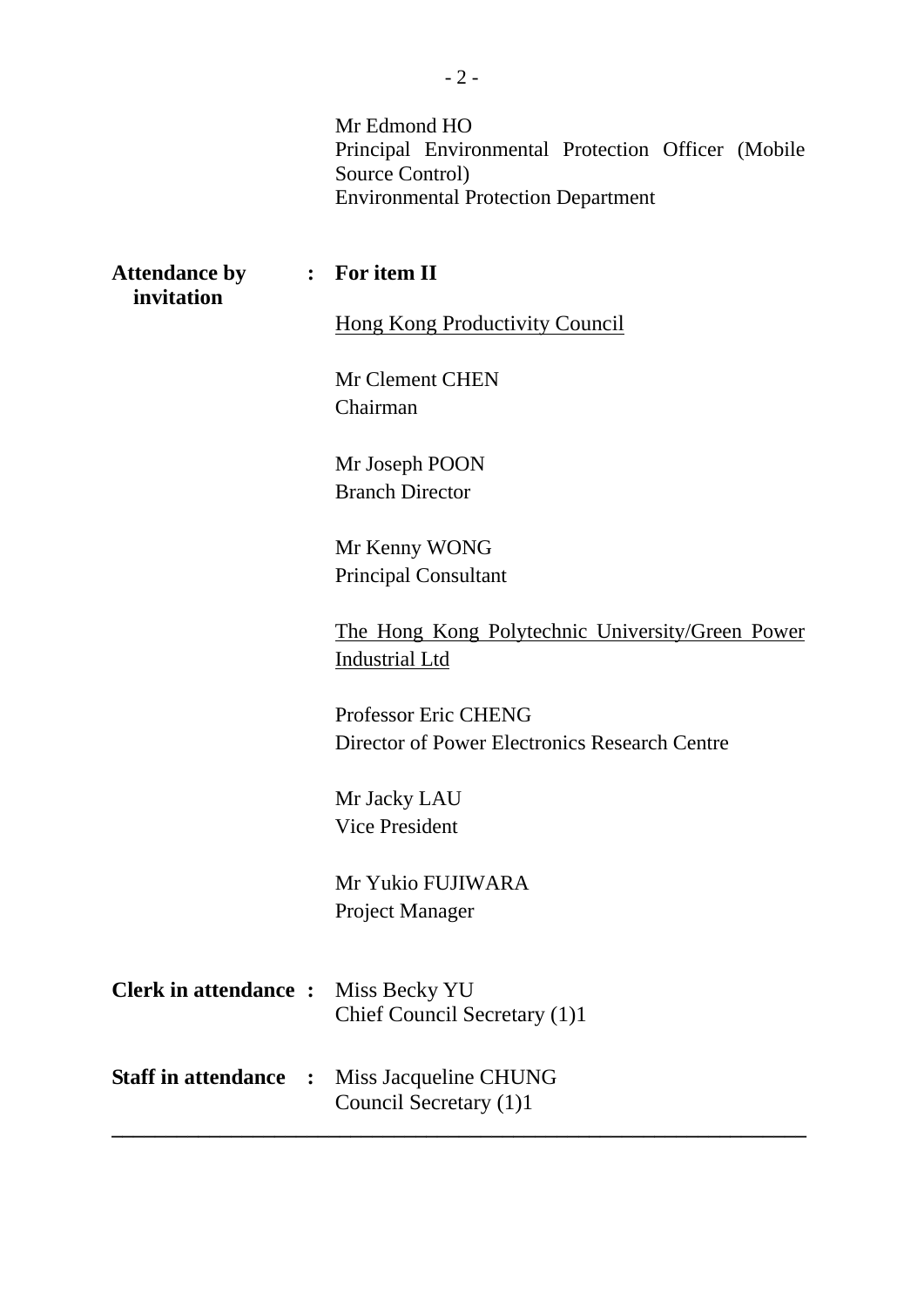- 3 -
- **I. Confirmation of minutes** 
	- $(LC$  Paper No.  $CB(1)$  638/11-12 Minutes of the meeting held on 24 November 2011)

The minutes of the meeting held on 24 November 2011 were confirmed.

# **II. Retrofitting of separate air-conditioning system for vehicles while engines are switched off**

Meeting with the Administration, the Hong Kong Productivity Council, and The Hong Kong Polytechnic University/Green Power Industrial Ltd

- (LC Paper No. CB(1) 713/11-12(01) **—** Administration's paper on retrofit devices for providing air conditioning when the engine of a vehicle is switched off)
- 2. The Subcommittee deliberated (Index of proceedings attached in **Annex**).
- 3. The Administration was requested to
	- (a) advise whether the Environmental Protection Department (EPD) would engage the transport trades to test out the performance of the two retrofit devices developed by the Hong Kong Productivity Council (HKPC) and Hong Kong Polytechnic University/Green Power Industrial Limited (PolyU/Green Power) for enabling the air-conditioning system to run after the engine of a vehicle is switched off. If so, the plan to carry out such test;
	- (b) enhance public confidence on the effectiveness of the retrofit devices, consideration should be given to allocating suitable vehicles from the Government fleet to test out the two devices. There was also a need for concerted efforts from relevant government departments to facilitate testing of the two devices, particularly the one developed by HKPC which would require the approval of the Transport Department for modification of vehicle (circuitry for engine starter and hybrid air conditioning system);
	- (c) advise the assistance, including financial subsidy, to be provided by the Administration to facilitate testing/use of the devices by the trades and the general public; and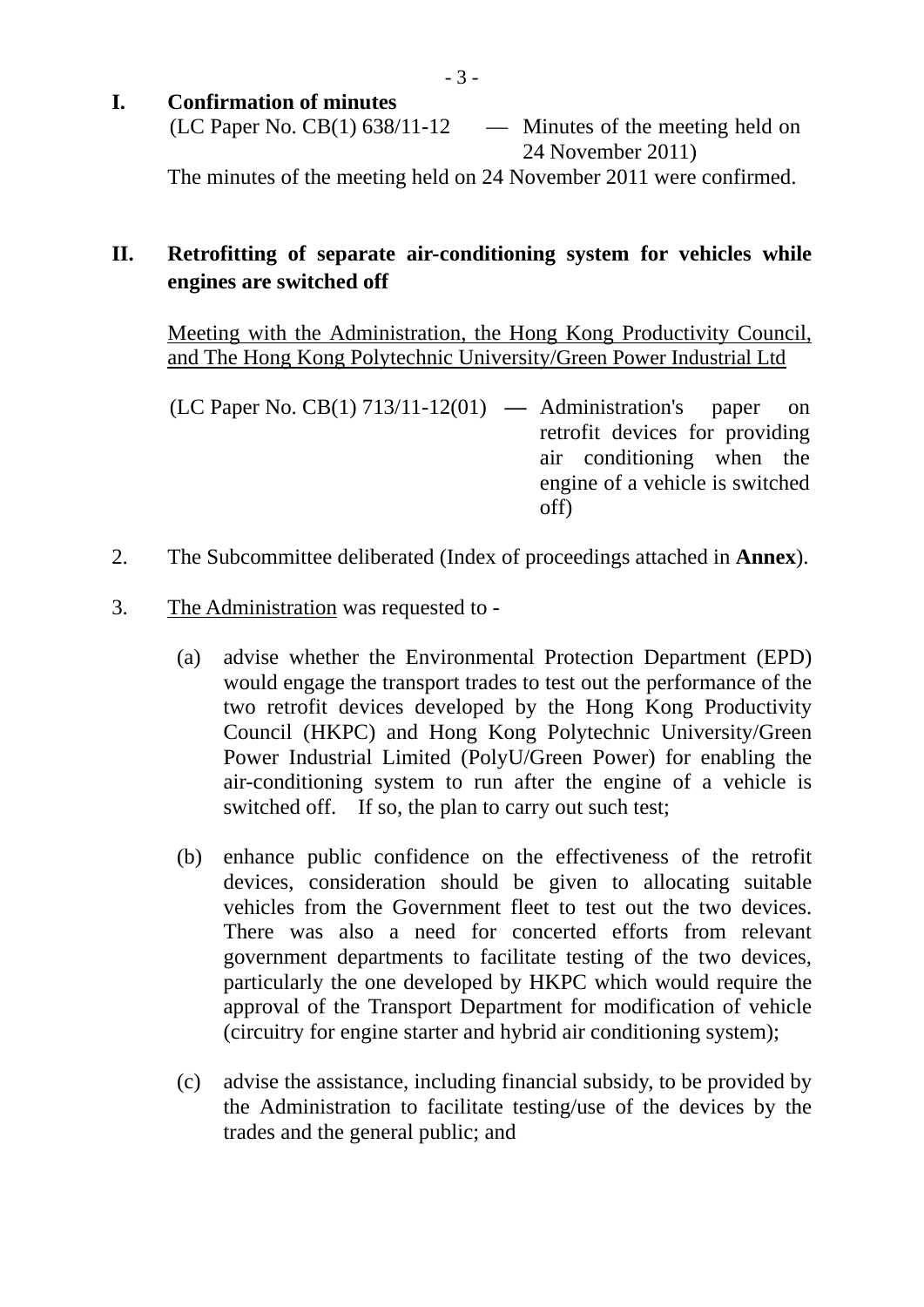(d) advise if there were other emerging alternative technologies, developed by both local and overseas organizations, which were comparable to the two retrofit devices in question.

4. The Hong Kong Productivity Council was requested to provide further information on the Automatic Engine Idle-stop and Supplementary Air Conditioning System, including the estimated cost for repair and maintenance of the System, whether installation of the System might render the warranty provided by vehicle dealers ineffective, the estimated reduction in cost if the System was installed in a large scale, and the threshold for economy of scale.

5. The Hong Kong Polytechnic University was requested to provide supplementary information on the Solar Powered Air-Conditioning System for Vehicles, including the feasibility of reducing the size of photovoltaic panel, the estimated cost for repair and maintenance of the System, the estimated reduction in cost if the System was installed in a large scale, and the threshold for economy of scale.

6. Members agreed to include the subject of "Retrofitting of separate air-conditioning system for vehicles while engines are switched off" under the item on "Any other business" in the agenda for the next meeting on 17 January 2012.

## **III. Any other business**

7. There being no other business, the meeting ended at 10:05 am.

Council Business Division 1 Legislative Council Secretariat 16 February 2012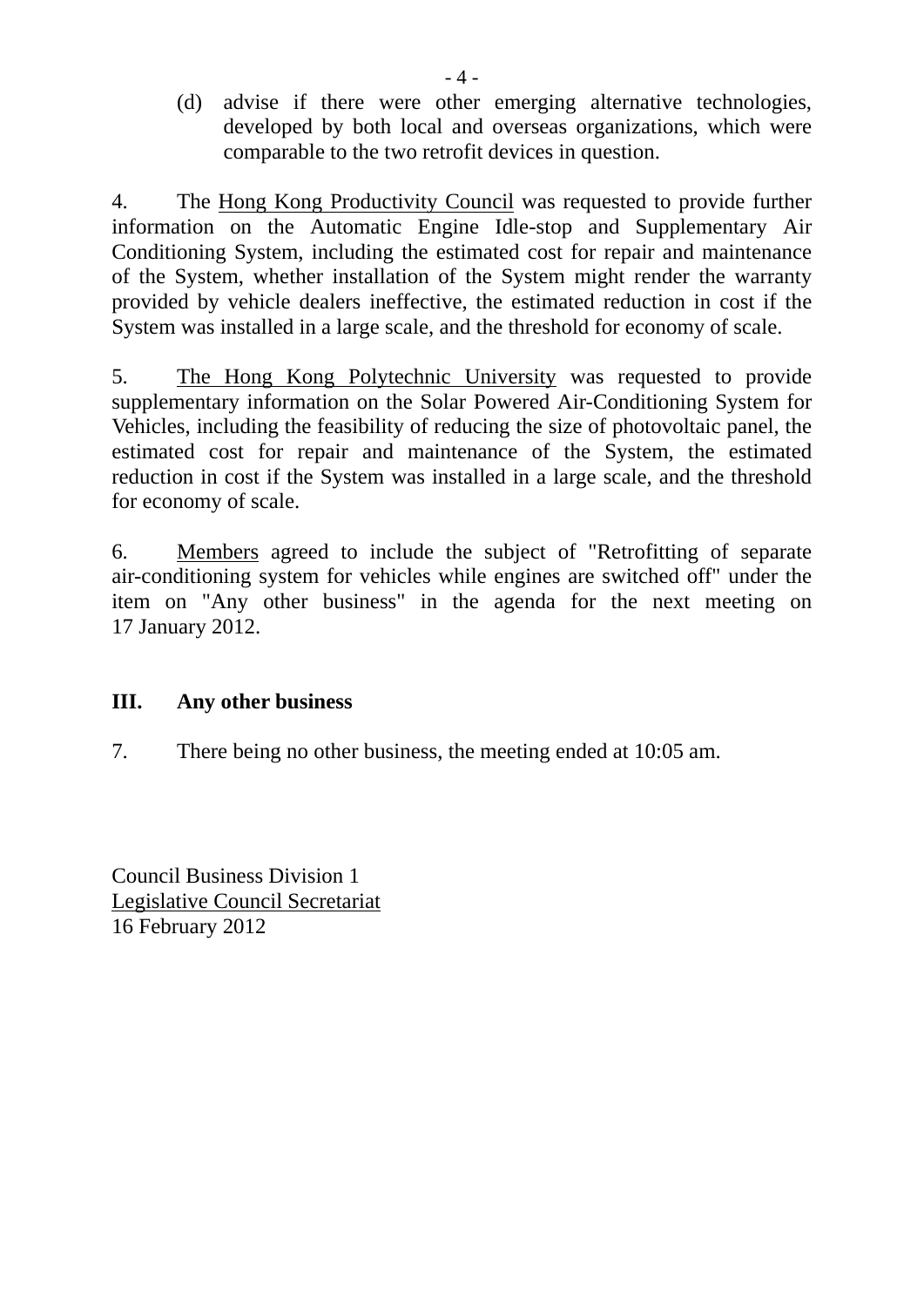#### **Panel on Environmental Affairs**

## **Subcommittee on Improving Air Quality**

#### **Proceedings of the meeting on Friday, 6 January 2012, at 8:30 am in Conference Room 3 of the Legislative Council Complex**

| <b>Time marker</b> | <b>Speaker</b>                                                                      | Subject(s)                                                                                                                                                                                                                                                                                                                                                                                                                                                                                                                                                                                                                                                                                                                                       | <b>Action required</b> |
|--------------------|-------------------------------------------------------------------------------------|--------------------------------------------------------------------------------------------------------------------------------------------------------------------------------------------------------------------------------------------------------------------------------------------------------------------------------------------------------------------------------------------------------------------------------------------------------------------------------------------------------------------------------------------------------------------------------------------------------------------------------------------------------------------------------------------------------------------------------------------------|------------------------|
|                    | Agenda Item I - Confirmation of minutes                                             |                                                                                                                                                                                                                                                                                                                                                                                                                                                                                                                                                                                                                                                                                                                                                  |                        |
| $000300 - 000441$  | Chairman                                                                            | Opening remarks.                                                                                                                                                                                                                                                                                                                                                                                                                                                                                                                                                                                                                                                                                                                                 |                        |
| 000442 - 000504    | Chairman                                                                            | The minutes of the meeting held on<br>24 November 2011 (LC Paper No.<br>$CB(1)$ 638/11-12) were confirmed.                                                                                                                                                                                                                                                                                                                                                                                                                                                                                                                                                                                                                                       |                        |
|                    |                                                                                     | Agenda Item II - Retrofitting of separate air-conditioning system for vehicles while engines are switched off                                                                                                                                                                                                                                                                                                                                                                                                                                                                                                                                                                                                                                    |                        |
| $000505 - 000604$  | Chairman<br>Administration                                                          | Administration's brief introduction on<br>the progress of development of retrofit<br>device<br>for<br>enabling<br>the<br>air-conditioning $(A/C)$ system to run<br>after the engine of a vehicle was<br>switched off by local research and<br>development institutes.                                                                                                                                                                                                                                                                                                                                                                                                                                                                            |                        |
| $000605 - 001606$  | Mr Clement<br>CHEN,<br>POON,<br>Mr Joseph<br>Productivity<br>Kong<br>Council (HKPC) | HKPC's presentation on the automatic<br>engine idle-stop and supplementary<br>air-conditioning system (ISAC) (LC<br>Paper No. CB(1) 796/11-12(01)) -<br>(a) approval from the Transport<br>would<br>Department (TD)<br>be<br>required for the retrofit device<br>which involved modification of<br>vehicle;<br>(b) it would be desirable if the<br>Administration could arrange some<br>100 vehicles from the Government<br>fleet to try out the retrofit device<br>with a view to building up public<br>confidence on the device; and<br>(c) the price of the device, including<br>the costs of modification and<br>installation of parts, was about<br>\$20,000 to \$30,000 per vehicle in<br>small-batch<br>the<br>event<br>of<br>production. |                        |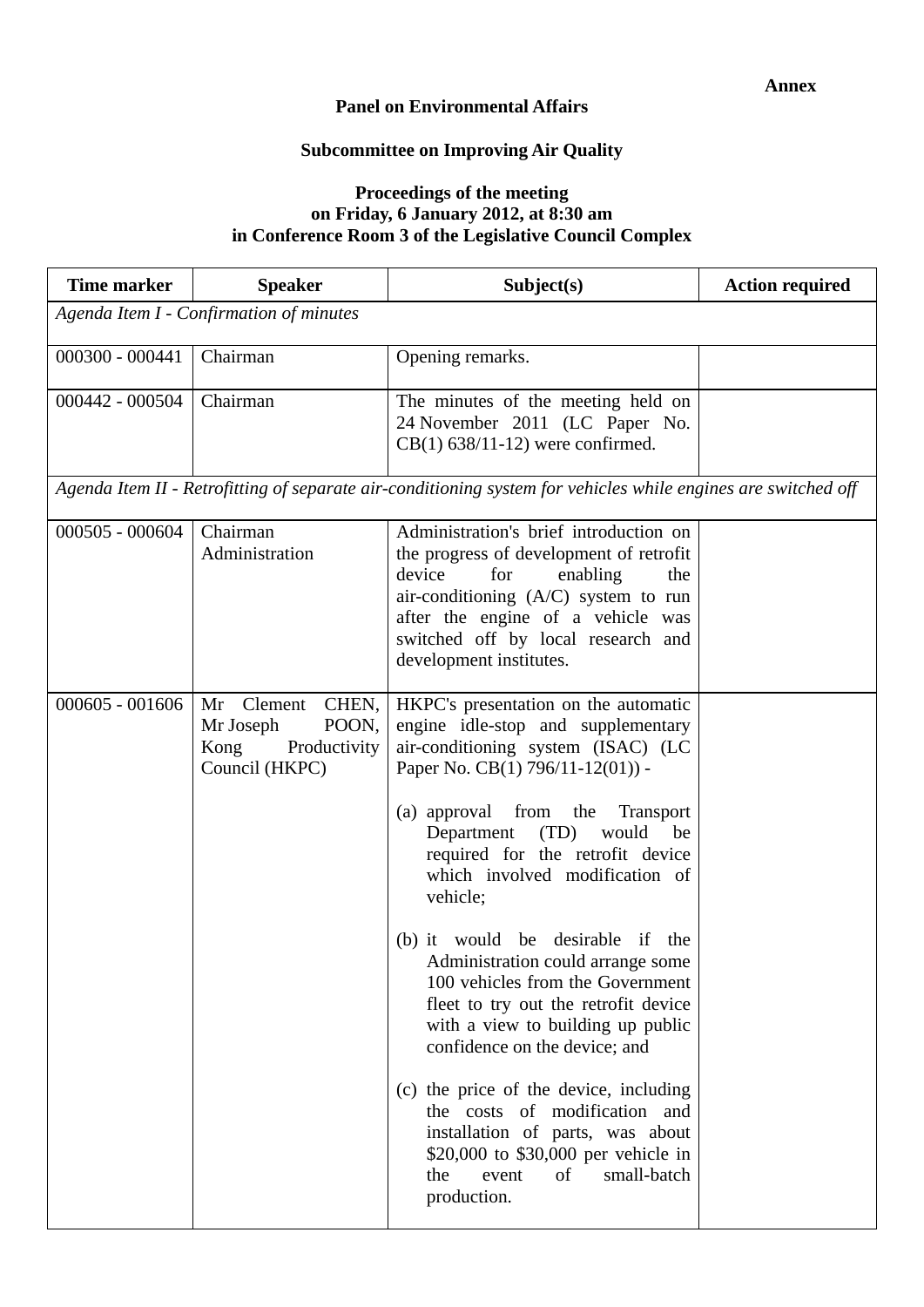| <b>Time marker</b> | <b>Speaker</b>                                                                    | Subject(s)                                                                                                                                                                                                                                                                                                                                                                                                                                                                                                                                                                                                                                                                                                                                                                                                                                                                                                                                                                                                                                                                                                                      | <b>Action required</b>                                                                                                                                                                                                                     |
|--------------------|-----------------------------------------------------------------------------------|---------------------------------------------------------------------------------------------------------------------------------------------------------------------------------------------------------------------------------------------------------------------------------------------------------------------------------------------------------------------------------------------------------------------------------------------------------------------------------------------------------------------------------------------------------------------------------------------------------------------------------------------------------------------------------------------------------------------------------------------------------------------------------------------------------------------------------------------------------------------------------------------------------------------------------------------------------------------------------------------------------------------------------------------------------------------------------------------------------------------------------|--------------------------------------------------------------------------------------------------------------------------------------------------------------------------------------------------------------------------------------------|
| $001607 - 002208$  | Chairman<br>Mr Jacky LAU, Green<br>Power Industrial Ltd<br>(GPIL)                 | GPIL's presentation on the<br>solar<br>powered air-conditioning system for<br>vehicles (SAV) (LC Paper No.<br>$CB(1) 796/11-12(02))$ . Depending on<br>the vehicle type, the price of SAV was<br>about \$40,000 to \$120,000 for taxi and<br>minibus respectively, inclusive of<br>certification and installation fees.                                                                                                                                                                                                                                                                                                                                                                                                                                                                                                                                                                                                                                                                                                                                                                                                         |                                                                                                                                                                                                                                            |
| $002209 - 003155$  | Chairman<br>Ms Miriam LAU<br>Administration<br>Mr Clement<br>CHEN,<br><b>HKPC</b> | Miriam<br>LAU's<br>Ms<br>concerns/<br>enquiries -<br>(a) if there were other emerging<br>alternative technologies, developed<br>both local<br>and<br>overseas<br>by<br>which<br>organizations,<br>were<br>comparable to the two retrofit<br>devices in question;<br>ISAC/HKPC<br>(b) since ISAC would automatically<br>stop the engine when a vehicle<br>became stationary and restart the<br>engine when the vehicle moved<br>again, it might accelerate the wear<br>and tear of the starter due to<br>frequent switching on/off of motor<br>engine;<br>(c) as an additional lithium battery had<br>to be installed in the trunk for<br>powering the A/C system when the<br>engine stopped, it would take up<br>the space originally reserved for<br>the spare tyre;<br>(d) apart from the additional battery,<br>whether the A/C system could be<br>powered by other means;<br>(e) estimated savings on fuel cost after<br>a vehicle was retrofitted with the<br>device;<br>(f) type of vehicle used for the<br>dynamometer test which showed<br>that the engine was left idling<br>during 34% of the 40-minute drive;<br>and | The Administration<br>to advise if there<br>were other emerging<br>alternative<br>technologies,<br>developed by both<br>local and overseas<br>organizations, which<br>were comparable to<br>retrofit<br>the<br>two<br>devices in question. |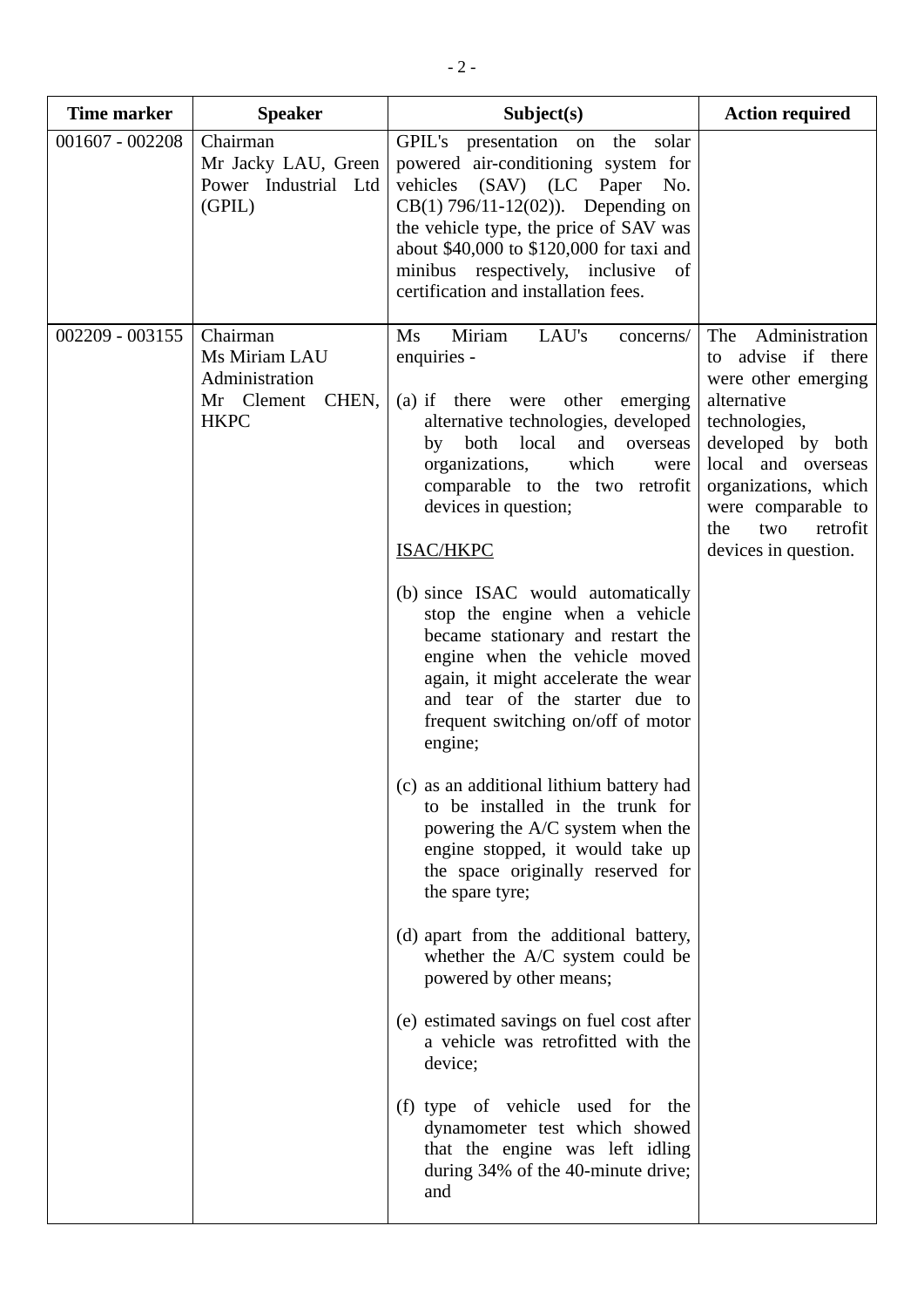| <b>Time marker</b> | <b>Speaker</b> | Subject(s)                                                                                                                                                                                                                                                                                                                                                                                                                        | <b>Action required</b> |
|--------------------|----------------|-----------------------------------------------------------------------------------------------------------------------------------------------------------------------------------------------------------------------------------------------------------------------------------------------------------------------------------------------------------------------------------------------------------------------------------|------------------------|
|                    |                | (g) a trade representative had claimed<br>that he was involved in the<br>development of the concept on a<br>separate A/C system for a vehicle<br>when the engine was switched off.                                                                                                                                                                                                                                                |                        |
|                    |                | Administration's response -                                                                                                                                                                                                                                                                                                                                                                                                       |                        |
|                    |                | (a) it adopted an open approach on any<br>technologies that might help reduce<br>vehicular emissions.<br>However,<br>there was limited information, even<br>from the Internet, on technologies<br>similar to the two retrofit devices<br>in question. Effort would be<br>made to gather more information in<br>this respect;                                                                                                      |                        |
|                    |                | $(b)$ the<br>trades<br>transport<br>were<br>encouraged to apply for funding<br>from existing schemes, including<br>the Pilot Green Transport Fund<br>(PGTF), to try out green transport<br>technologies; and                                                                                                                                                                                                                      |                        |
|                    |                | (c) the ISAC project of HKPC was<br>funded by the Environment and<br>Conservation Fund (ECF).                                                                                                                                                                                                                                                                                                                                     |                        |
|                    |                | HKPC's response -                                                                                                                                                                                                                                                                                                                                                                                                                 |                        |
|                    |                | (a) a private car had been used to<br>conduct trial tests of ISAC for one<br>year, the findings which revealed<br>that no adverse effect on the<br>mechanical condition of the vehicle<br>due to frequent switching on/off of<br>the engine. The system might<br>increase the wear and tear of some<br>components of the starter but the<br>replacement cost was relatively<br>low, which was estimated to be<br>around $$1,000;$ |                        |
|                    |                | (b) many new car models were no<br>longer provided with spare tyres<br>nowadays. Besides, the lithium<br>battery could be installed<br>at<br>locations other than the space for<br>the spare tyre in the trunk of a taxi<br>given its compact size;                                                                                                                                                                               |                        |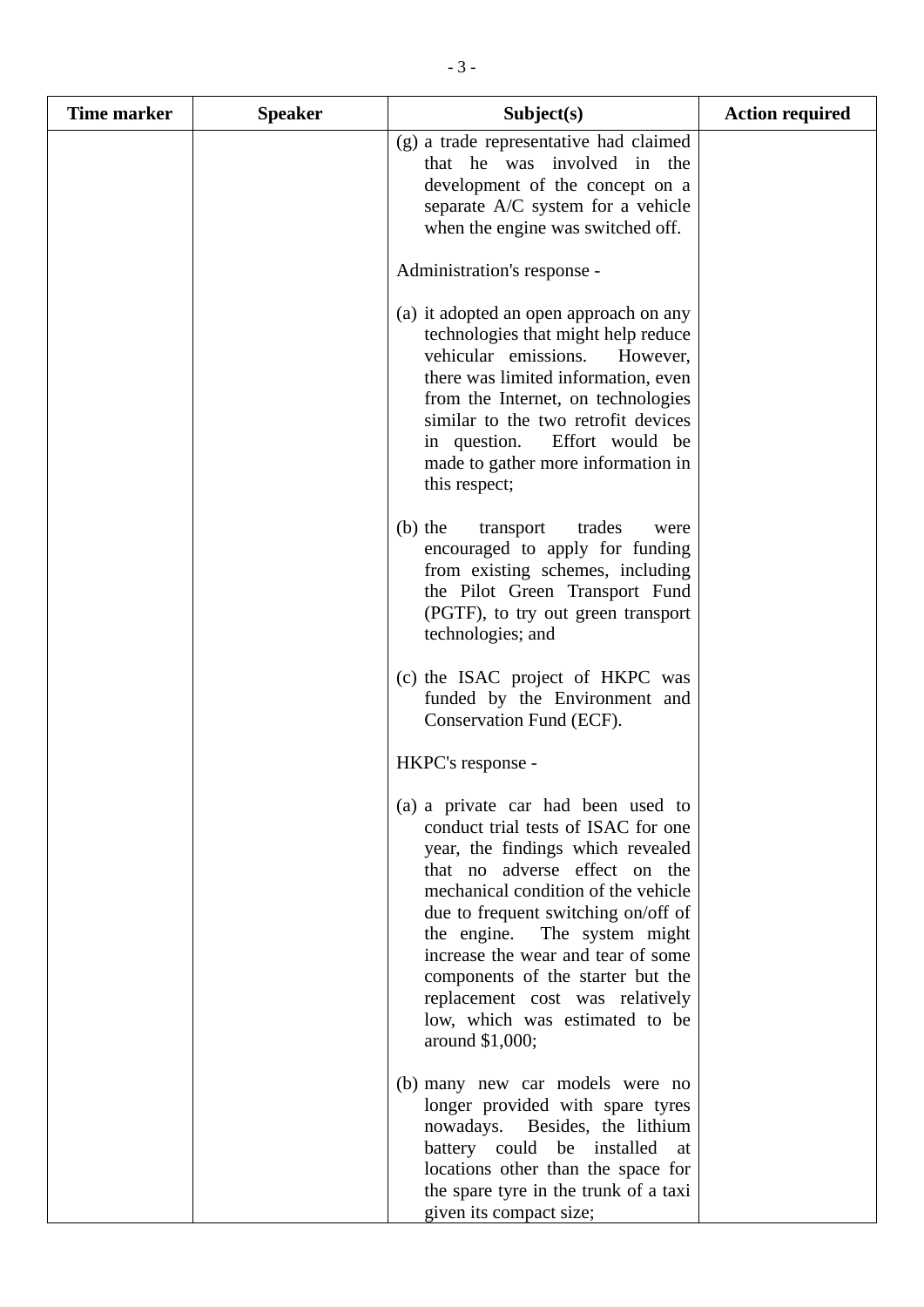| <b>Time marker</b> | <b>Speaker</b>                                          | Subject(s)                                                                                                                                                                                                                                                                                                                              | <b>Action required</b> |
|--------------------|---------------------------------------------------------|-----------------------------------------------------------------------------------------------------------------------------------------------------------------------------------------------------------------------------------------------------------------------------------------------------------------------------------------|------------------------|
|                    |                                                         | (c) apart from the lithium battery, the<br>A/C system could also be provided<br>by phase change materials (PCMs)<br>which would be recharged during<br>the normal operation of the engine;                                                                                                                                              |                        |
|                    |                                                         | (d) fuel consumption and emissions<br>could be reduced as a result of<br>lesser engine-running time at idling<br>condition. The test results showed<br>a 5% to 10% fuel savings in city<br>driving mode depending on the<br>types of vehicles and weather;                                                                              |                        |
|                    |                                                         | (e) a passenger vehicle and a light<br>goods vehicle were used to conduct<br>dynamometer<br>for<br>the<br>tests<br>obtaining the fuel saving results;<br>and                                                                                                                                                                            |                        |
|                    |                                                         | efforts were being made to enhance<br>(f)<br>performance<br>of<br>ISAC,<br>the<br>including extension of the duration<br>of supply of $A/C$ , to address the<br>concern of the taxi trade.<br>The<br>device would be installed in a taxi<br>arranged by a taxi association for<br>testing and demonstration purpose.                    |                        |
| 003156 - 003816    | Miss Tanya CHAN<br>Administration<br>Mr Jacky LAU, GPIL | Miss Tanya CHAN's view/enquiry -<br>should<br>(a) there<br>better<br>be<br>co-ordination<br>relevant<br>among<br>Government<br>departments<br>to<br>streamline<br>the<br>procedures,<br>including approval for necessary<br>modifications for the retrofit of the<br>two devices and testing of the<br>devices on Government fleet; and |                        |
|                    |                                                         | <b>SAV/The Hong Kong Polytechnic</b><br>University (PolyU) and GPIL                                                                                                                                                                                                                                                                     |                        |
|                    |                                                         | (b) whether there was room<br>for<br>enhancement<br>of<br>the<br>battery<br>capacity of SAV, reduction in its<br>gross weight and price.                                                                                                                                                                                                |                        |
|                    |                                                         | Administration's response -                                                                                                                                                                                                                                                                                                             |                        |
|                    |                                                         | (a) Environment Bureau (ENB) would                                                                                                                                                                                                                                                                                                      |                        |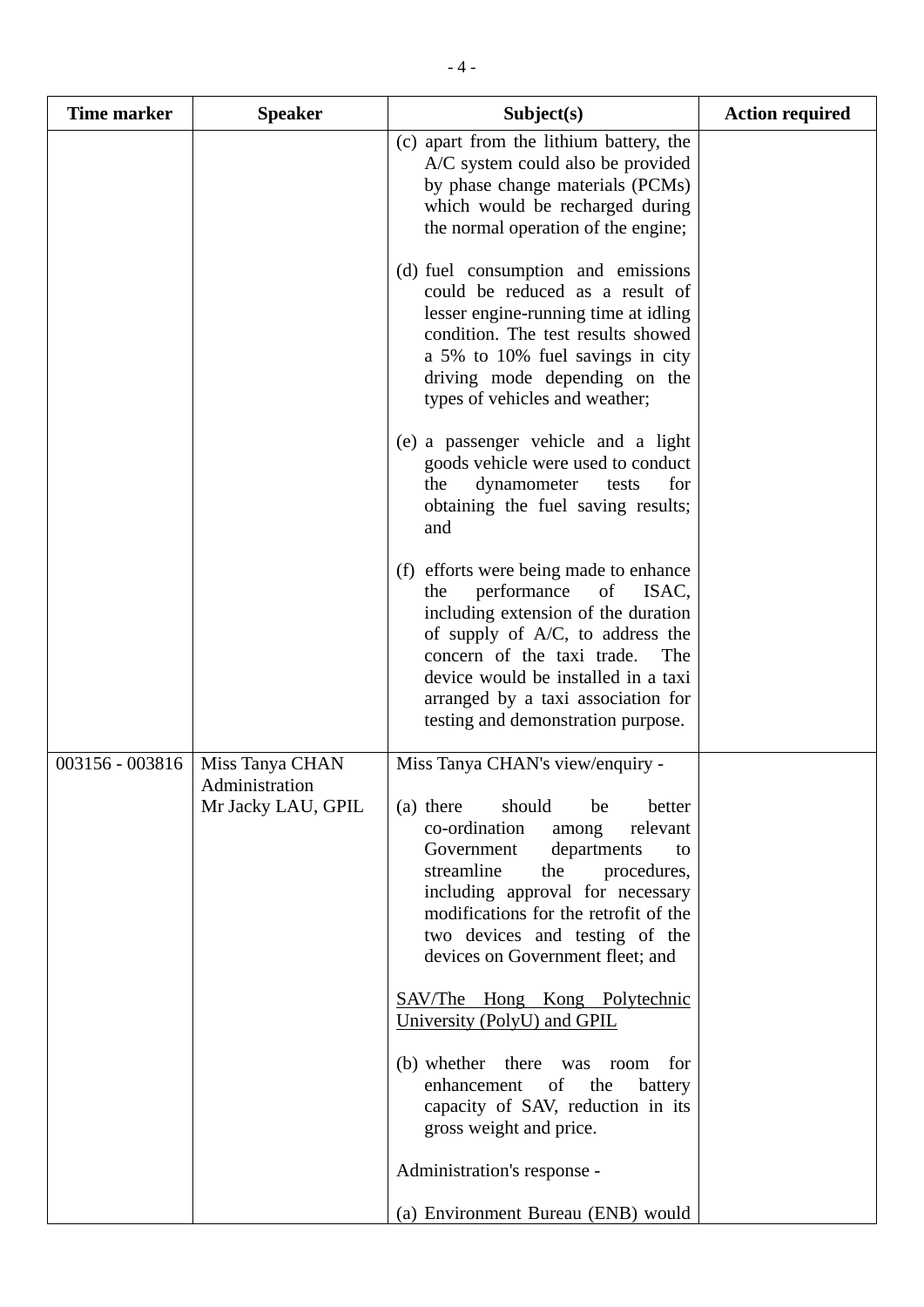| <b>Time marker</b> | <b>Speaker</b>                                                                                            | Subject(s)                                                                                                                                                                                                                                                                                                                                                                               | <b>Action required</b>                                                                                                                       |
|--------------------|-----------------------------------------------------------------------------------------------------------|------------------------------------------------------------------------------------------------------------------------------------------------------------------------------------------------------------------------------------------------------------------------------------------------------------------------------------------------------------------------------------------|----------------------------------------------------------------------------------------------------------------------------------------------|
|                    |                                                                                                           | far<br>provide<br>assistance<br>as<br>as<br>Since April 2011, TD<br>practicable.<br>had approved applications for the<br>retrofit of SAV on medium goods<br>vehicles and a minibus;                                                                                                                                                                                                      |                                                                                                                                              |
|                    |                                                                                                           | $(b)$ ENB<br>would liaise<br>with<br>the<br>Government Logistics Department<br>and<br>Electrical<br>(GLD)<br>and<br>Mechanical Services Department<br>(EMSD) to look into the feasibility<br>of using government vehicles for<br>the trial tests. However, it was<br>worth noting that the modus<br>operandi of the Government fleet<br>were different from the transport<br>sector; and |                                                                                                                                              |
|                    |                                                                                                           | (c) to enhance confidence among the<br>transport trades on the devices,<br>PGTF would be a possible source<br>of funding to facilitate large-scale<br>trial test on trades' vehicles.                                                                                                                                                                                                    |                                                                                                                                              |
|                    |                                                                                                           | GPIL's response -                                                                                                                                                                                                                                                                                                                                                                        |                                                                                                                                              |
|                    |                                                                                                           | (a) expansion of battery capacity of<br>SAV was viable;                                                                                                                                                                                                                                                                                                                                  |                                                                                                                                              |
|                    |                                                                                                           | $(b)$ SAV<br>for<br>goods<br>taxi<br>and<br>vehicle/minibus<br>weighed<br>about<br>30-40 kilograms (kg) and 80 kg<br>respectively. SAV was able to<br>keep the A/C system of a private<br>car/taxi for more than one hour,<br>goods vehicle for more than three<br>hours, and minibus for about 1.5 to<br>two hours; and                                                                 |                                                                                                                                              |
|                    |                                                                                                           | (c) the price of SAV included the costs<br>installation,<br>of<br>testing<br>and<br>certification.<br>There was room for<br>price reduction in the event of mass<br>production.                                                                                                                                                                                                          |                                                                                                                                              |
| 003817 - 004450    | Mr IP Wai-ming<br>Kenny<br>WONG,<br>Mr<br><b>HKPC</b><br>Chairman<br>Mr Jacky LAU, GPIL<br>Administration | Mr IP Wai-ming's enquiries -<br>(a) whether the test on ISAC was<br>conducted on vehicle under normal<br>operating conditions;                                                                                                                                                                                                                                                           | Administration<br>The<br>advise<br>the<br>to<br>assistance, including<br>financial subsidy, to<br>be provided by the<br>Administration<br>to |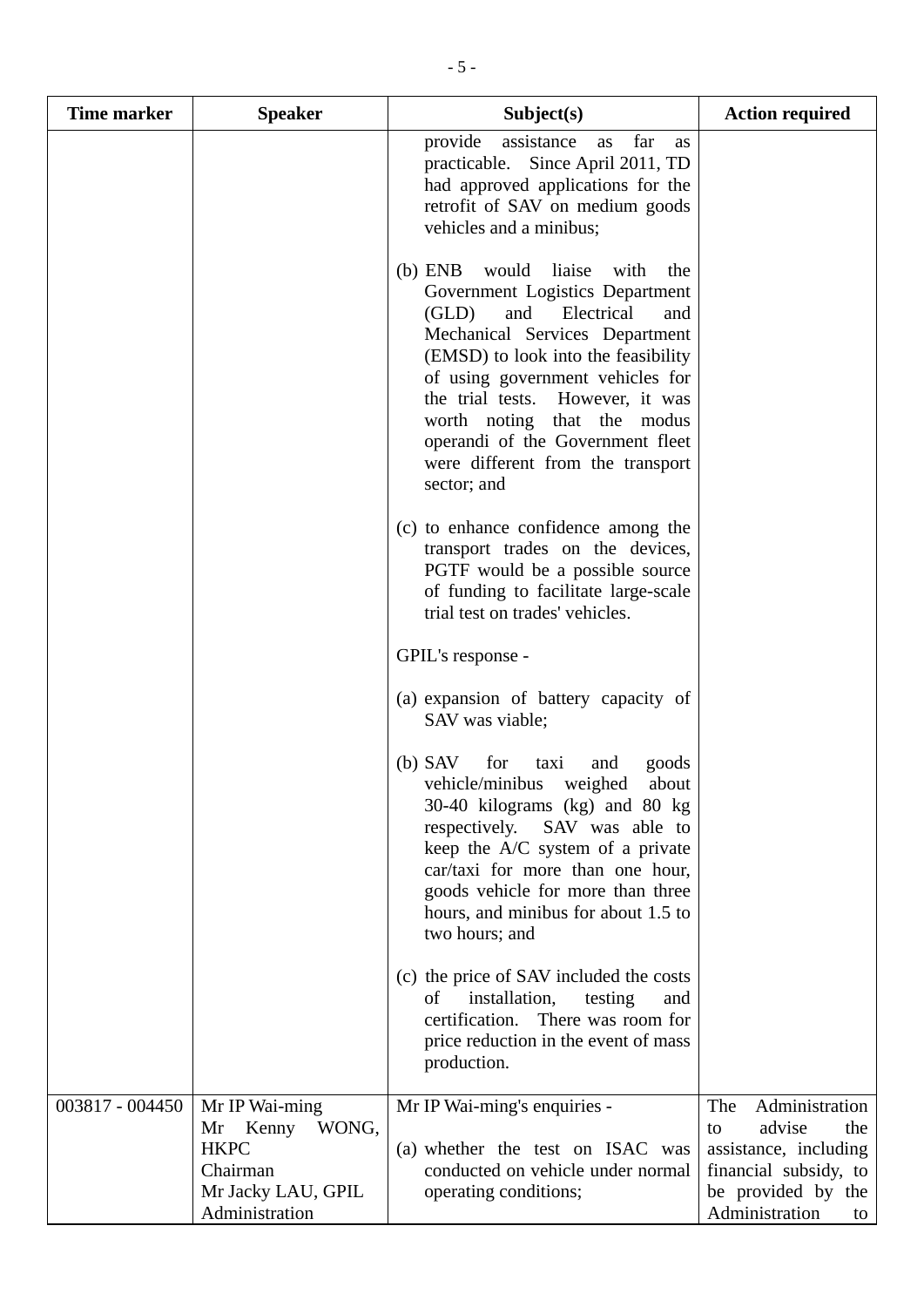| Time marker | <b>Speaker</b> | Subject(s)                                                                                                                                                                                                                                                                                                                                                                        | <b>Action required</b>                                                                                                                                                                                  |
|-------------|----------------|-----------------------------------------------------------------------------------------------------------------------------------------------------------------------------------------------------------------------------------------------------------------------------------------------------------------------------------------------------------------------------------|---------------------------------------------------------------------------------------------------------------------------------------------------------------------------------------------------------|
|             |                | (b) The estimated reduction in cost if<br>the two retrofit devices were<br>installed on a large scale, and the<br>threshold for economy of scale;<br>and                                                                                                                                                                                                                          | facilitate testing/use<br>of the devices by the<br>trades<br>and<br>the<br>general public.                                                                                                              |
|             |                | (c) the assistance, including financial<br>subsidy, to be provided by the<br>Administration<br>facilitate<br>to<br>testing/use of the devices by the<br>transport trades and the general<br>public.<br>HKPC's response -                                                                                                                                                          | HKPC and PolyU to<br>advise the estimated<br>reduction in cost if<br>the<br>retrofit<br>two<br>devices<br>were<br>installed on a large<br>scale,<br>and<br>the<br>threshold<br>for<br>economy of scale. |
|             |                | (a) Apart from the dynamometer test,<br>there were on-road tests of ISAC<br>on a passenger car and a light<br>vehicle<br>goods<br>under<br>normal<br>operating conditions.<br>Results<br>showed that the performance of the<br>automatic engine idle-stop device<br>as well as supplementary A/C<br>device by using lithium battery or<br>PCMs was satisfactory;                  |                                                                                                                                                                                                         |
|             |                | (b) When the lithium battery was fully<br>charged, it could keep the A/C<br>system running for one hour in<br>summer time when the engine of<br>the vehicle was switched off; and                                                                                                                                                                                                 |                                                                                                                                                                                                         |
|             |                | (c) the ISAC project was initiated by<br>HKPC which had not engaged any<br>third party in the course of<br>discussion.                                                                                                                                                                                                                                                            |                                                                                                                                                                                                         |
|             |                | GPIL's response that the price of SAV<br>could be reduced on mass production<br>of about 200 to 300 units.                                                                                                                                                                                                                                                                        |                                                                                                                                                                                                         |
|             |                | Administration's response that the<br>savings of fuel cost was indeed an<br>economic incentive for wider use of<br>the devices, which in turn could<br>encourage mass production to bring<br>down the prices. To enhance market<br>confidence on the<br>devices,<br>the<br>transport trades could apply funding<br>from PGTF for testing of the two<br>devices on a larger scale. |                                                                                                                                                                                                         |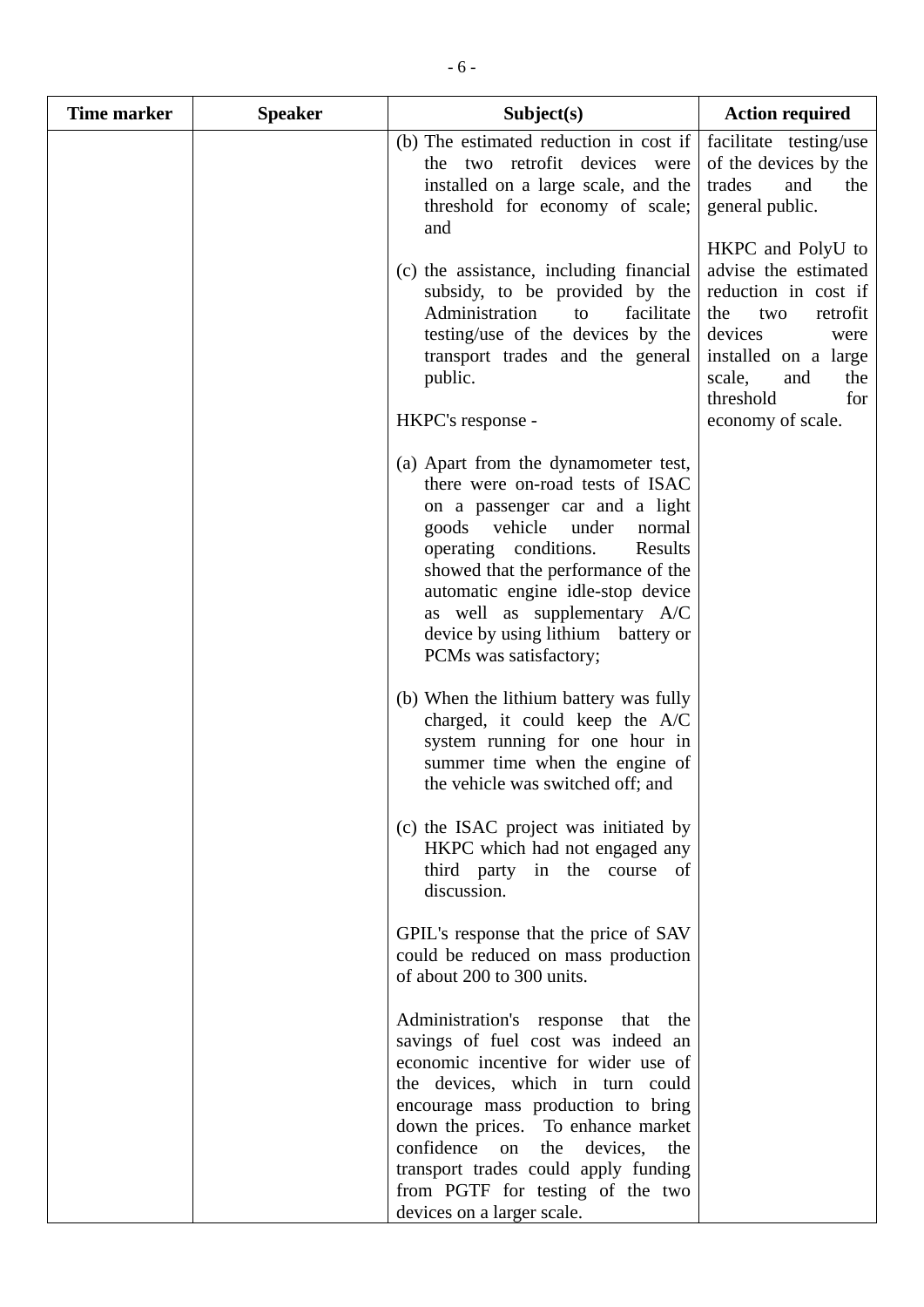| <b>Time marker</b> | <b>Speaker</b>                                                                                           | Subject(s)                                                                                                                                                                                                                                                                                  | <b>Action required</b> |
|--------------------|----------------------------------------------------------------------------------------------------------|---------------------------------------------------------------------------------------------------------------------------------------------------------------------------------------------------------------------------------------------------------------------------------------------|------------------------|
| 004451 - 005646    | Mr CHAN Kin-por<br>Chairman<br>Mr Clement CHEN and<br>WONG,<br>Mr Kenny<br><b>HKPC</b><br>Administration | Mr CHAN Kin-por's views/enquiries -<br>(a) need to quantify the savings so as<br>to promote wider use of the retrofit<br>devices;                                                                                                                                                           |                        |
|                    |                                                                                                          | (b) estimated costs of the devices if<br>these were retrofitted in say some<br>20 000 vehicles;                                                                                                                                                                                             |                        |
|                    |                                                                                                          | (c) impact of ISAC on the starter of a<br>vehicle and the cost of replacement<br>of the relevant parts; and                                                                                                                                                                                 |                        |
|                    |                                                                                                          | (d) whether testing/use of the retrofit<br>devices by the trades and the<br>general public would be funded by<br>PGTF.                                                                                                                                                                      |                        |
|                    |                                                                                                          | HKPC's response -                                                                                                                                                                                                                                                                           |                        |
|                    |                                                                                                          | (a) given the high mileage of taxis, it<br>was estimated that ISAC would<br>help save around $$7,000$ to $$8,000$<br>of fuel cost per annum;                                                                                                                                                |                        |
|                    |                                                                                                          | (b) the one-year trial test of ISAC had<br>revealed no adverse impact on the<br>starter a vehicle<br>which<br>was<br>relatively durable.<br>Besides, the<br>replacement<br>of<br>cost<br>some<br>components of the starter was<br>relatively low at about \$1,000;                          |                        |
|                    |                                                                                                          | (c) with the support of a taxi trade<br>association, trial test of ISAC<br>would be conducted on a taxi once<br>approval from TD for vehicle<br>modification was obtained; and                                                                                                              |                        |
|                    |                                                                                                          | (d) the primary role of HKPC was to<br>develop the technology for ISAC<br>rather than engaging in the mass<br>production<br>of<br>the<br>system.<br>commercialization<br>Technology<br>would be conducted for any<br>licensee(s) to further develop the<br>ISAC for large-scale production. |                        |
|                    |                                                                                                          | The estimated cost range of<br>\$20,000 to \$30,000 for the supply<br>of ISAC in small batch production                                                                                                                                                                                     |                        |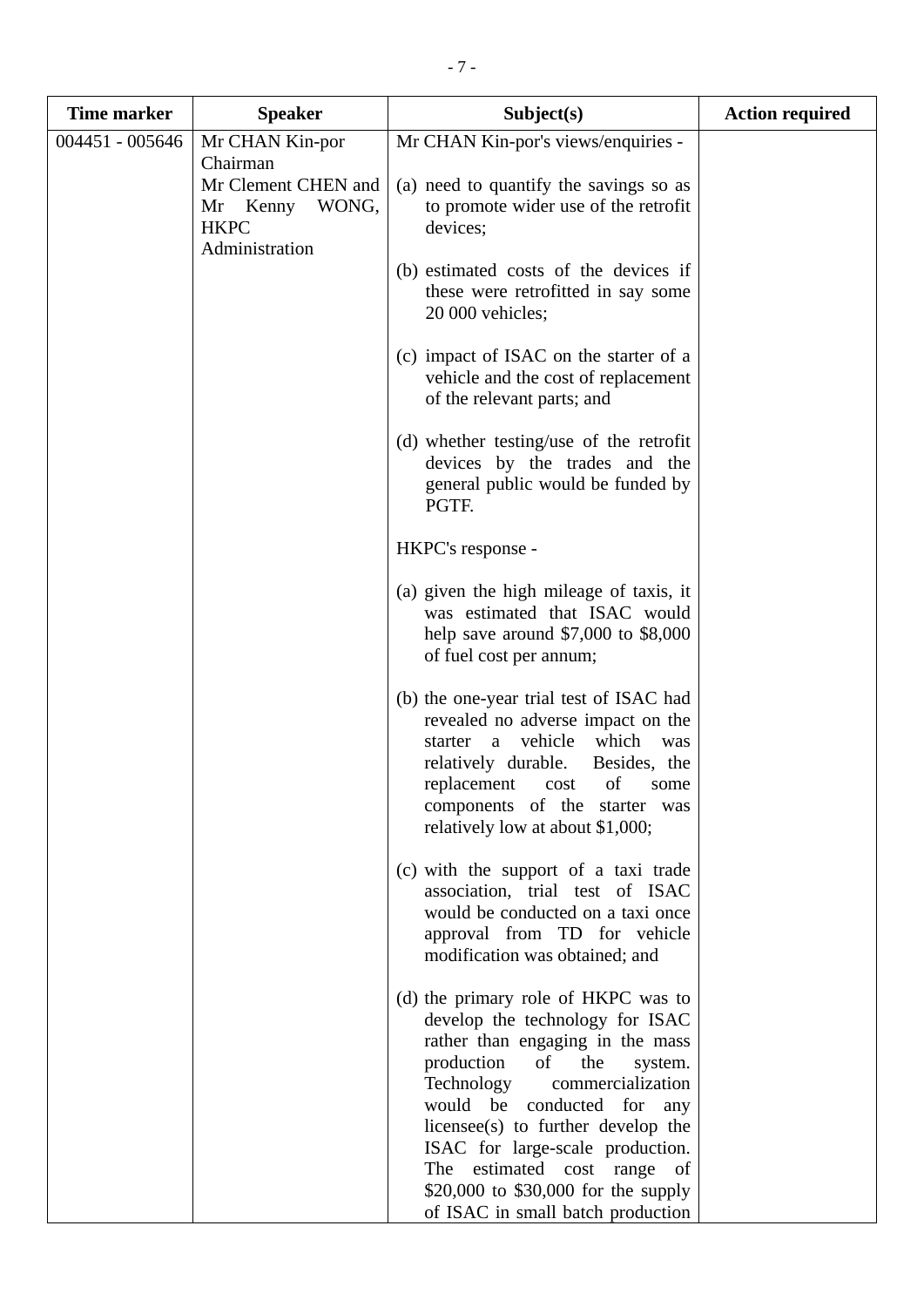| <b>Time marker</b> | <b>Speaker</b>             | Subject(s)                                                                                                                                                                                                                                                                                                                                                                                                                                                                                                                                                                                                                                                                                                                | <b>Action required</b>                                                                                                                                                                                                                                                                                |
|--------------------|----------------------------|---------------------------------------------------------------------------------------------------------------------------------------------------------------------------------------------------------------------------------------------------------------------------------------------------------------------------------------------------------------------------------------------------------------------------------------------------------------------------------------------------------------------------------------------------------------------------------------------------------------------------------------------------------------------------------------------------------------------------|-------------------------------------------------------------------------------------------------------------------------------------------------------------------------------------------------------------------------------------------------------------------------------------------------------|
|                    |                            | (i.e. about 200 to 300 sets per<br>order) was based on the price of<br>same commercially available parts<br>and some of the self-developed<br>components.<br>As for large-scale<br>production, the estimated cost<br>would depend on the cost structure<br>of technology commercialization<br>by the specific licensee(s).                                                                                                                                                                                                                                                                                                                                                                                                |                                                                                                                                                                                                                                                                                                       |
|                    |                            | Administration's response -                                                                                                                                                                                                                                                                                                                                                                                                                                                                                                                                                                                                                                                                                               |                                                                                                                                                                                                                                                                                                       |
|                    |                            | (a) fuel saving devices were one of the<br>green transport technologies to be<br>supported by PGTF, under which a<br>subsidy of 75% of the cost of the<br>device would be provided; and                                                                                                                                                                                                                                                                                                                                                                                                                                                                                                                                   |                                                                                                                                                                                                                                                                                                       |
|                    |                            | (b) while there were limits on the<br>number of applications from a<br>transport trade for testing a type of<br>green transport technology under<br>PGTF, an eligible applicant could<br>apply funding for installation of a<br>device in a maximum of six<br>vehicles, among which up to three<br>could be from the same supplier.<br>In addition, a maximum of 15 fleet<br>operators from the taxi trade could<br>each apply for six taxis for testing<br>the devices. Hence, a total of 90<br>taxis could participate in the trial<br>under PGTF.<br>As the same<br>arrangement was applicable to<br>other transport trades, this would<br>enable a large scale trial to build up<br>users' confidence in the devices. |                                                                                                                                                                                                                                                                                                       |
| 005647 - 005712    | Chairman<br>Administration | Chairman's views that there was a need<br>for concerted efforts from relevant<br>government departments to facilitate<br>testing of the two devices, particularly<br>the one developed by HKPC which<br>would require the approval of TD for<br>modification of vehicle (circuitry for<br>engine starter and hybrid A/C system).                                                                                                                                                                                                                                                                                                                                                                                          | Administration<br>The<br>advise<br>the<br>on<br>to<br>efforts<br>concerted<br>from<br>relevant<br>government<br>departments<br>to<br>facilitate testing of<br>devices,<br>the<br>two<br>particularly the one<br>developed by HKPC<br>which would require<br>the approval of TD<br>for modification of |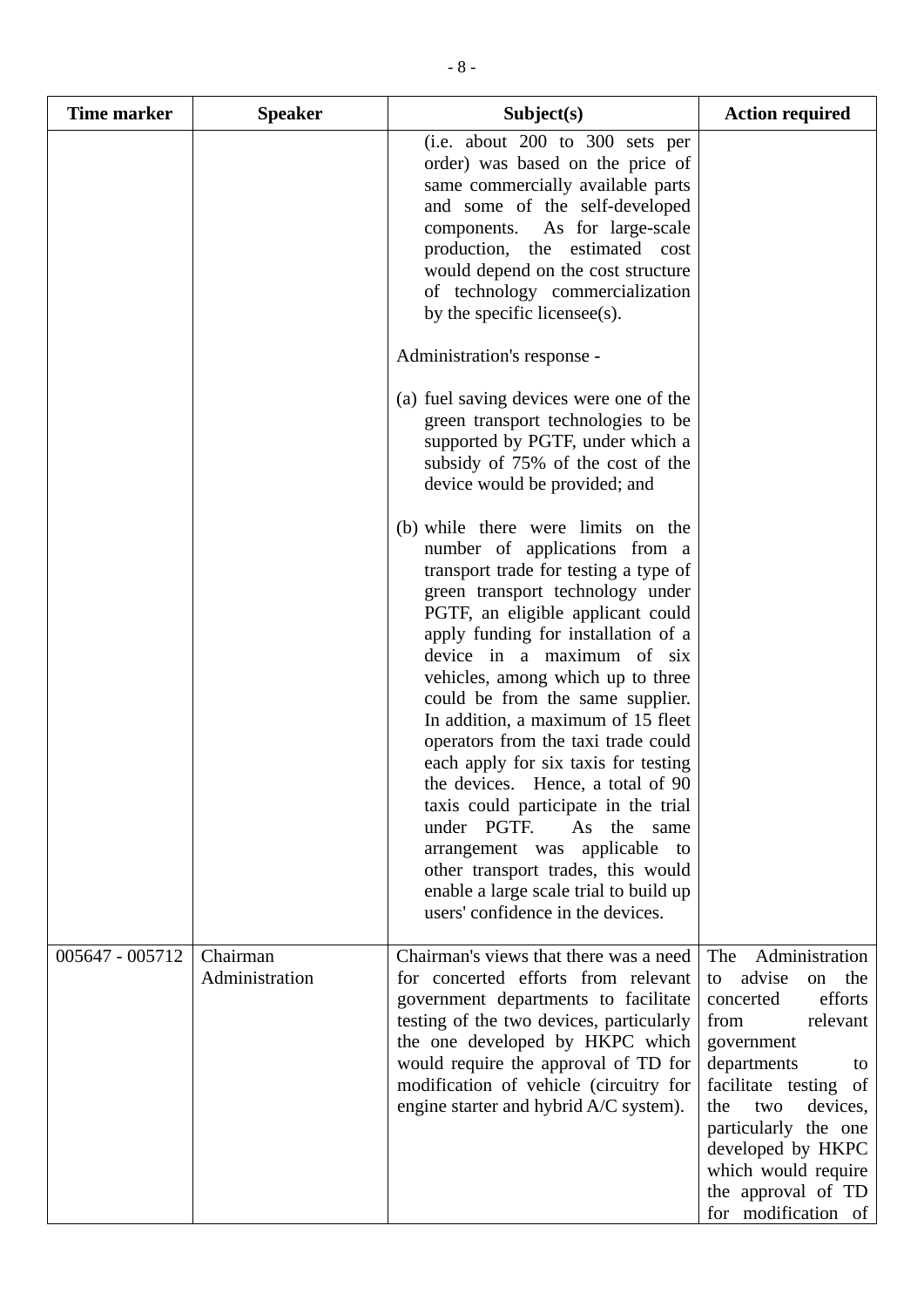| <b>Time marker</b> | <b>Speaker</b>                                                         | Subject(s)                                                                                                                                                                                                                                                                                                                                                                                                                                                                                                                                                                                                                                                                                                                                                                                                                                                                                                                                                                                                                                                                                                                                                                                                                                                                                                                                                                                                                                                                  | <b>Action required</b>                                              |
|--------------------|------------------------------------------------------------------------|-----------------------------------------------------------------------------------------------------------------------------------------------------------------------------------------------------------------------------------------------------------------------------------------------------------------------------------------------------------------------------------------------------------------------------------------------------------------------------------------------------------------------------------------------------------------------------------------------------------------------------------------------------------------------------------------------------------------------------------------------------------------------------------------------------------------------------------------------------------------------------------------------------------------------------------------------------------------------------------------------------------------------------------------------------------------------------------------------------------------------------------------------------------------------------------------------------------------------------------------------------------------------------------------------------------------------------------------------------------------------------------------------------------------------------------------------------------------------------|---------------------------------------------------------------------|
|                    |                                                                        |                                                                                                                                                                                                                                                                                                                                                                                                                                                                                                                                                                                                                                                                                                                                                                                                                                                                                                                                                                                                                                                                                                                                                                                                                                                                                                                                                                                                                                                                             | vehicle (circuitry for<br>engine starter and<br>hybrid A/C system). |
| $005713 - 010618$  | Mr Jeffrey LAM<br>Mr Clement CHEN and<br>Mr Kenny WONG,<br><b>HKPC</b> | Mr Jeffrey LAM's views/enquiries -<br>(a) instead of transfer the technology<br>for ISAC to service providers in<br>market through licensing,<br>the<br>HKPC should grab the business<br>opportunity or identify business<br>partners for commercialization of<br>the system in view of the great<br>potential of the system in both the<br>local and overseas markets.<br>The<br>mass production would also help<br>lower the cost of ISAC;<br>(b) as the durability and capacity of the<br>lithium battery was an integral part<br>of ISAC, HKPC should collaborate<br>with<br>motor<br>and<br>battery<br>manufacturers to improve<br>the<br>performance of the system;<br>(c) if technology commercialization<br>conducted<br>be<br>to<br>by<br>were<br>licensee(s), HKPC should provide<br>the service provider(s) with the<br>necessary training on repair and<br>maintenance of ISAC; and<br>(d) The estimated reduction in cost if<br>ISAC was installed in a large scale.<br>HKPC's response -<br>(a) The primary role of HKPC was on<br>technological<br>development.<br>Technology<br>commercialization<br>would be conducted to appoint<br>$license(s)$ , who would be subject<br>to stringent selection criteria, to<br>further develop the technologies<br>for large-scale<br>production<br>to<br>effectiveness.<br>enhance<br>cost-<br>Training would be provided to the<br>license(s);<br>(b) the ISAC project was funded by<br>ECF and hence procurement of |                                                                     |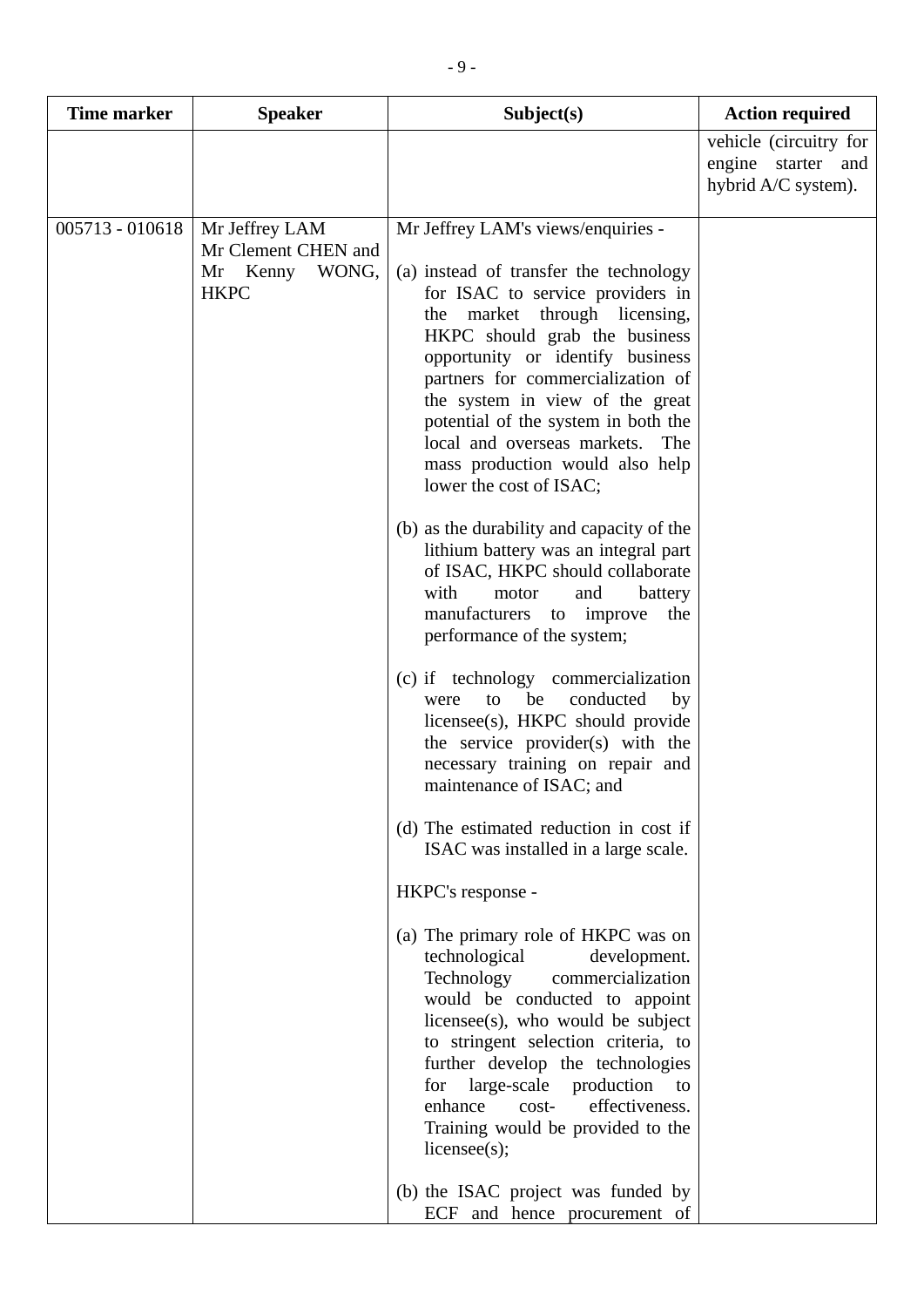| <b>Time marker</b> | <b>Speaker</b>                               | Subject(s)                                                                                                                                                                                                                                                                                                                                                                                                                                                                                                                                                                                                               | <b>Action required</b>                                                                                                                                                                                                                                        |
|--------------------|----------------------------------------------|--------------------------------------------------------------------------------------------------------------------------------------------------------------------------------------------------------------------------------------------------------------------------------------------------------------------------------------------------------------------------------------------------------------------------------------------------------------------------------------------------------------------------------------------------------------------------------------------------------------------------|---------------------------------------------------------------------------------------------------------------------------------------------------------------------------------------------------------------------------------------------------------------|
|                    |                                              | components for executing<br>the<br>project was subject to specific<br>funding conditions.<br>The cost<br>between<br>\$20,000<br>range<br>and<br>\$30,000 for ISAC was based on the<br>price<br>of<br>some<br>commercially<br>available parts<br>and<br>some of<br><b>HKPC's</b><br>self-developed<br>HKPC would be<br>components.<br>open for exploring collaboration<br>opportunities with<br>motor<br>and<br>suppliers<br>battery<br>the<br>at<br>commercialization stage after the<br>completion of the ECF project; and<br>(c) The service life span of a lithium<br>battery was estimated at around<br>seven years. |                                                                                                                                                                                                                                                               |
| 010619 - 011335    | Mr KAM Nai-wai<br>Chairman<br>Administration | Mr KAM Nai-wai's view/enquiry -<br>(a) whether the two devices were the<br>only products which were mature<br>enough for wider application in the<br>market; and<br>(b) consideration should be given to<br>allocating suitable vehicles from<br>the Government fleet to test out the<br>two devices to enhance public<br>confidence on the effectiveness of<br>the retrofit devices.                                                                                                                                                                                                                                    | Administration<br>The<br>to consider allocating<br>vehicles<br>suitable<br>from<br>the<br>Government fleet to<br>the<br>test out<br>two<br>devices so<br>as<br>to<br>enhance<br>public<br>confidence<br>on<br>the<br>effectiveness of the<br>retrofit device. |
|                    |                                              | Administration's response -<br>(a) other local institutes which were<br>interested in developing green<br>transport technologies could seek<br>funding from ECF. Funding from<br>PGTF was also available for<br>testing of overseas green transport<br>technologies in Hong Kong; and<br>(b) ENB would liaise with GLD and<br>EMSD to look into the feasibility<br>of trial tests on government<br>vehicles. However, the success of<br>the pilot scheme<br>might not<br>necessarily imply that the devices<br>were suitable for commercial use<br>given the different modus operandi<br>of Government vehicles.         |                                                                                                                                                                                                                                                               |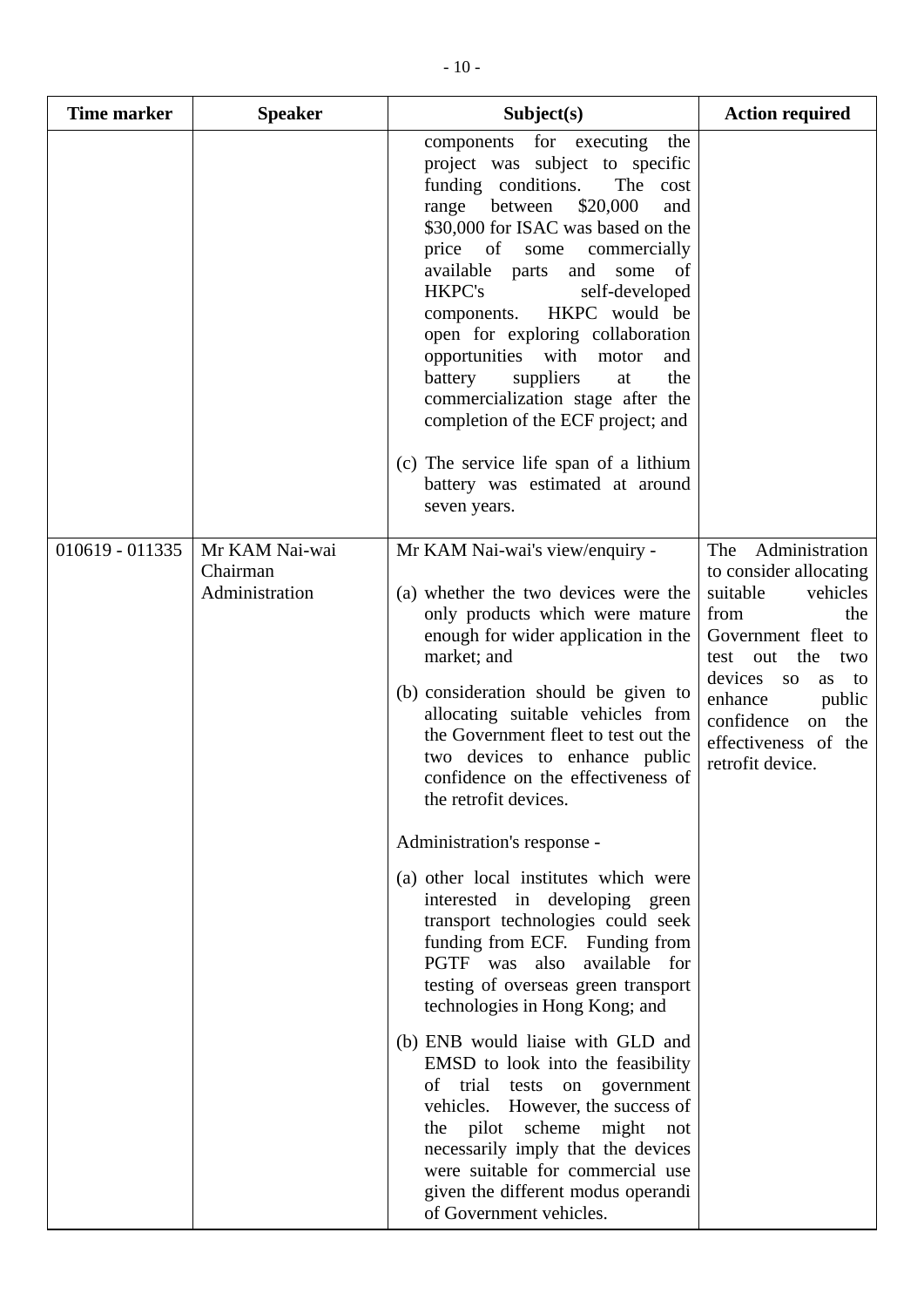| <b>Time marker</b> | <b>Speaker</b>                                                                                                                                            | Subject(s)                                                                                                                                                                                                                                                                                                                                                                                                                                                                                                                                                                                                                                                                                                        | <b>Action required</b>                                                                                                                                                                                                                                                                                                                                                                                                                                                                         |
|--------------------|-----------------------------------------------------------------------------------------------------------------------------------------------------------|-------------------------------------------------------------------------------------------------------------------------------------------------------------------------------------------------------------------------------------------------------------------------------------------------------------------------------------------------------------------------------------------------------------------------------------------------------------------------------------------------------------------------------------------------------------------------------------------------------------------------------------------------------------------------------------------------------------------|------------------------------------------------------------------------------------------------------------------------------------------------------------------------------------------------------------------------------------------------------------------------------------------------------------------------------------------------------------------------------------------------------------------------------------------------------------------------------------------------|
| 011336 - 011837    | Chairman<br>Ms Miriam LAU<br>Mr CHAN Kin-por<br>Mr IP Wai-ming                                                                                            | Chairman's<br>for<br>the<br>request<br>Administration to provide a written<br>response to members' enquiries before<br>the next meeting on 17 January 2012,<br>at which the Subcommittee would<br>discuss on the need for an additional<br>meeting to follow up the subject.<br>The<br>suggestion<br>by<br>was<br>supported<br>Ms Miriam LAU<br>and<br>Mr CHAN Kin-por.<br>Mr IP Wai-ming's view that a meeting                                                                                                                                                                                                                                                                                                   |                                                                                                                                                                                                                                                                                                                                                                                                                                                                                                |
|                    |                                                                                                                                                           | should be held as early as possible to<br>resolve the outstanding issues.<br>It was agreed that the subject of<br>"Retrofitting<br>of<br>separate<br>air-conditioning system for vehicles<br>while engines are switched off" should<br>be included in the agenda for the next<br>meeting.                                                                                                                                                                                                                                                                                                                                                                                                                         |                                                                                                                                                                                                                                                                                                                                                                                                                                                                                                |
| 011838 - 012628    | Ms Miriam LAU<br>Chairman<br>Administration<br>Professor Eric CHENG,<br>The<br>Hong<br>Kong<br>Polytechnic University<br>WONG,<br>Mr Kenny<br><b>HKPC</b> | Ms Miriam LAU's enquiries -<br>(a) whether<br>Environmental<br>the<br>Protection<br>Department<br>would<br>engage the transport trades to test<br>out the performance of the two<br>retrofit devices. If so, the plan to<br>carry out such test;<br>(b) whether the Administration would<br>consider providing subsidy to the<br>trades and the general public for<br>the use of the retrofit devices;<br>ISAC/HKPC<br>(c) whether installation of ISAC which<br>required modification of vehicle<br>would<br>render<br>the<br>warranty<br>provided<br>by<br>vehicle<br>dealers<br>ineffective;<br>$(d)$ a<br>trade<br>representative's<br>dissatisfaction<br>with<br>commercialization of the device by<br>HKPC; | Administration<br>The<br>to advise whether the<br>Environmental<br>Protection<br>Department<br>would<br>engage the transport<br>trades to test out the<br>performance of the<br>two retrofit devices.<br>If so, the plan to<br>carry out such test.<br>HKPC to advise on<br>whether installation<br>of the system might<br>render the warranty<br>provided by vehicle<br>dealers ineffective.<br>PolyU to advise on<br>feasibility<br>the<br>of<br>reducing the size of<br>photovoltaic panel. |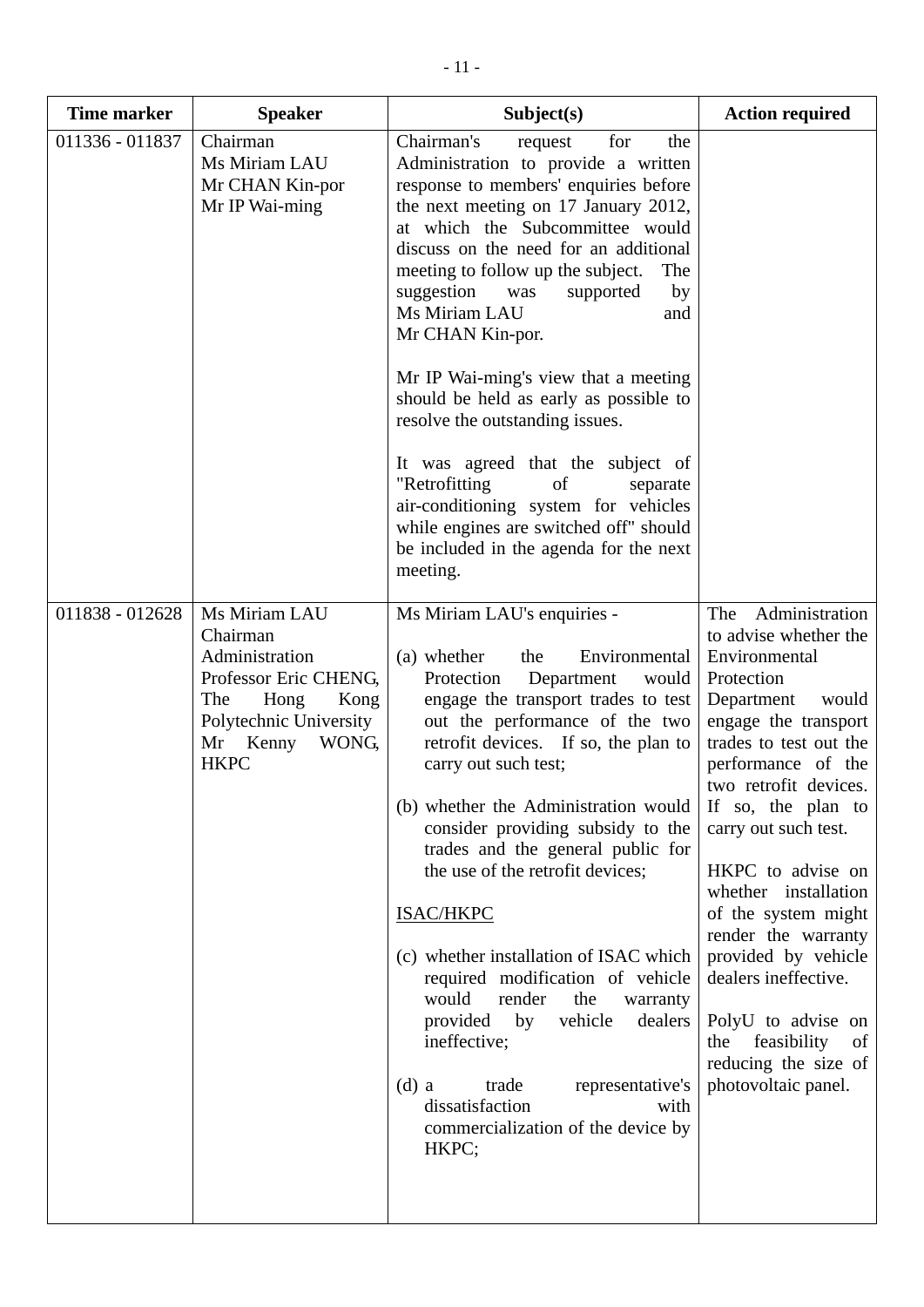| <b>Time marker</b> | <b>Speaker</b> | Subject(s)                                                                                                                                                                                                                                                                                                                                                                         | <b>Action required</b> |
|--------------------|----------------|------------------------------------------------------------------------------------------------------------------------------------------------------------------------------------------------------------------------------------------------------------------------------------------------------------------------------------------------------------------------------------|------------------------|
|                    |                | SAV/PolyU                                                                                                                                                                                                                                                                                                                                                                          |                        |
|                    |                | (e) the feasibility of reducing the size<br>of photovoltaic panel of SAV on<br>minibus and taxi to improve<br>aesthetic look; and                                                                                                                                                                                                                                                  |                        |
|                    |                | (f) the feasibility of removing any of<br>the two retrofit devices from one<br>vehicle for installation in another<br>vehicle.                                                                                                                                                                                                                                                     |                        |
|                    |                | Administration's response that the<br>trades were encouraged to apply for<br>funding under PGTF to try out the<br>wider application of the two retrofit<br>devices. The need for Government<br>subsidy would be looked into if the<br>devices were proven effective in<br>reducing emissions.                                                                                      |                        |
|                    |                | HKPC and PolyU/GPIL's affirmation<br>that the retrofit devices could be<br>dismantled and re-installed in another<br>vehicle.                                                                                                                                                                                                                                                      |                        |
|                    |                | PolyU's advice that the number of<br>photovoltaic panels could be adjusted<br>depending on the power required to<br>keep the A/C system running for a<br>certain period.<br>SAV<br>could be<br>powered by solar energy from the<br>photovoltaic panels or by the motor<br>engine. The price of SAV without<br>photovoltaic panels would be reduced<br>to around \$20,000 for taxi. |                        |
|                    |                | HKPC's response -                                                                                                                                                                                                                                                                                                                                                                  |                        |
|                    |                | (a) ISAC was developed by HKPC on<br>its own and patent had been<br>obtained for the design<br>and<br>developed technology;                                                                                                                                                                                                                                                        |                        |
|                    |                | (b) interested parties were welcome to<br>apply for licensing of ISAC for<br>commercialization; and                                                                                                                                                                                                                                                                                |                        |
|                    |                | (c) with the support of<br>$\rm{a}$<br>taxi<br>association, trial tests would be<br>conducted at a taxi in due course.                                                                                                                                                                                                                                                             |                        |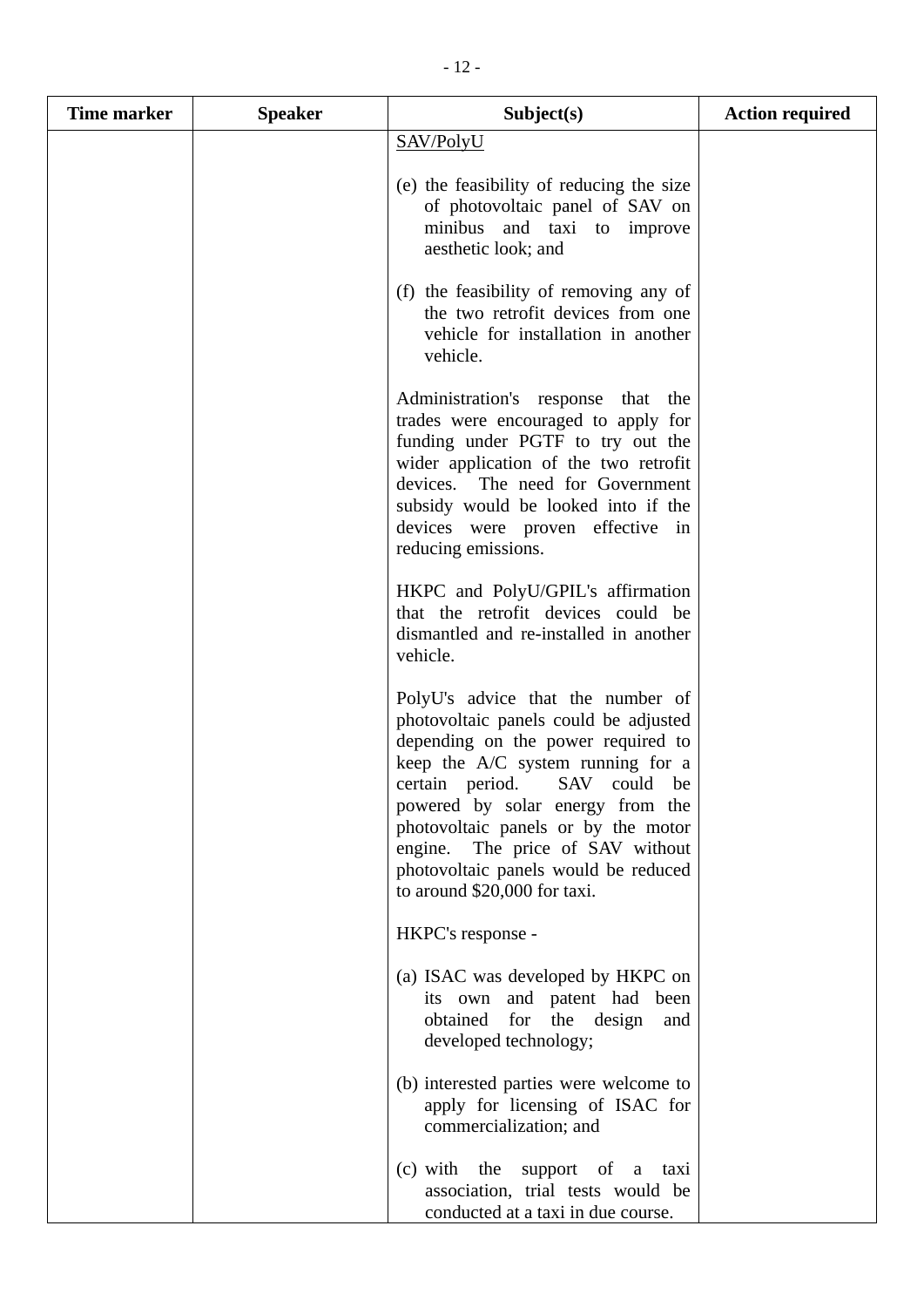| <b>Time marker</b>                                                 | <b>Speaker</b>                  | Subject(s)                                                                                                                                                                                                                                                                                                                         | <b>Action required</b>                                                                                                                                                                                                       |
|--------------------------------------------------------------------|---------------------------------|------------------------------------------------------------------------------------------------------------------------------------------------------------------------------------------------------------------------------------------------------------------------------------------------------------------------------------|------------------------------------------------------------------------------------------------------------------------------------------------------------------------------------------------------------------------------|
| 012629 - 013037                                                    | Mr IP Wai-ming<br>Chairman      | Mr IP Wai-ming's request -                                                                                                                                                                                                                                                                                                         | HKPC and PolyU to<br>provide information                                                                                                                                                                                     |
|                                                                    | Mr Clement CHEN,<br><b>HKPC</b> | (a) HKPC and PolyU to provide<br>information on the estimated cost<br>for repair and maintenance of<br>ISAC and SAV, the estimated<br>reduction in cost if the retrofit<br>devices were installed in a large<br>threshold<br>and the<br>for<br>scale,<br>economy of scale; and<br>(b) Assistance to be provided by the             | on the estimated cost<br>repair<br>for<br>and<br>maintenance of the<br>System,<br>the<br>estimated reduction<br>in cost if the system<br>was installed in a<br>large scale, and the<br>threshold<br>for<br>economy of scale. |
|                                                                    |                                 | Administration to encourage wider<br>use of the devices by the transport<br>trades.                                                                                                                                                                                                                                                |                                                                                                                                                                                                                              |
|                                                                    |                                 | HKPC's response -                                                                                                                                                                                                                                                                                                                  |                                                                                                                                                                                                                              |
|                                                                    |                                 | (a) despite<br>the<br>different<br>modus<br>operandi between<br>Government<br>fleet and commercial vehicles, the<br>test of ISAC on Government<br>vehicles would<br>serve<br>as<br>an<br>exemplary demonstration to the<br>public, and also help<br>verify<br>previous test results; and<br>(b) the estimated cost for large-scale |                                                                                                                                                                                                                              |
|                                                                    |                                 | production of ISAC would depend<br>on the cost structure of technology<br>commercialization by the specific<br>$license(s)$ .                                                                                                                                                                                                      |                                                                                                                                                                                                                              |
| Chairman<br>013038 - 013511<br>Ms Miriam LAU<br>Mr Jacky LAU, GPIL | Chairman's remarks -            |                                                                                                                                                                                                                                                                                                                                    |                                                                                                                                                                                                                              |
|                                                                    |                                 | (a) the retrofit devices had substantial<br>business potential in both the local<br>and overseas markets, the mass<br>production of which would help<br>lower the prices of these devices;<br>and                                                                                                                                  |                                                                                                                                                                                                                              |
|                                                                    |                                 | (b) allocation of vehicles from the<br>Government fleet to test out the<br>devices could enhance public<br>confidence on the effectiveness of<br>the retrofit devices.                                                                                                                                                             |                                                                                                                                                                                                                              |
|                                                                    |                                 | Ms Miriam LAU's reiteration of the<br>need to engage the transport trades in<br>trying out the devices on a larger scale.                                                                                                                                                                                                          |                                                                                                                                                                                                                              |